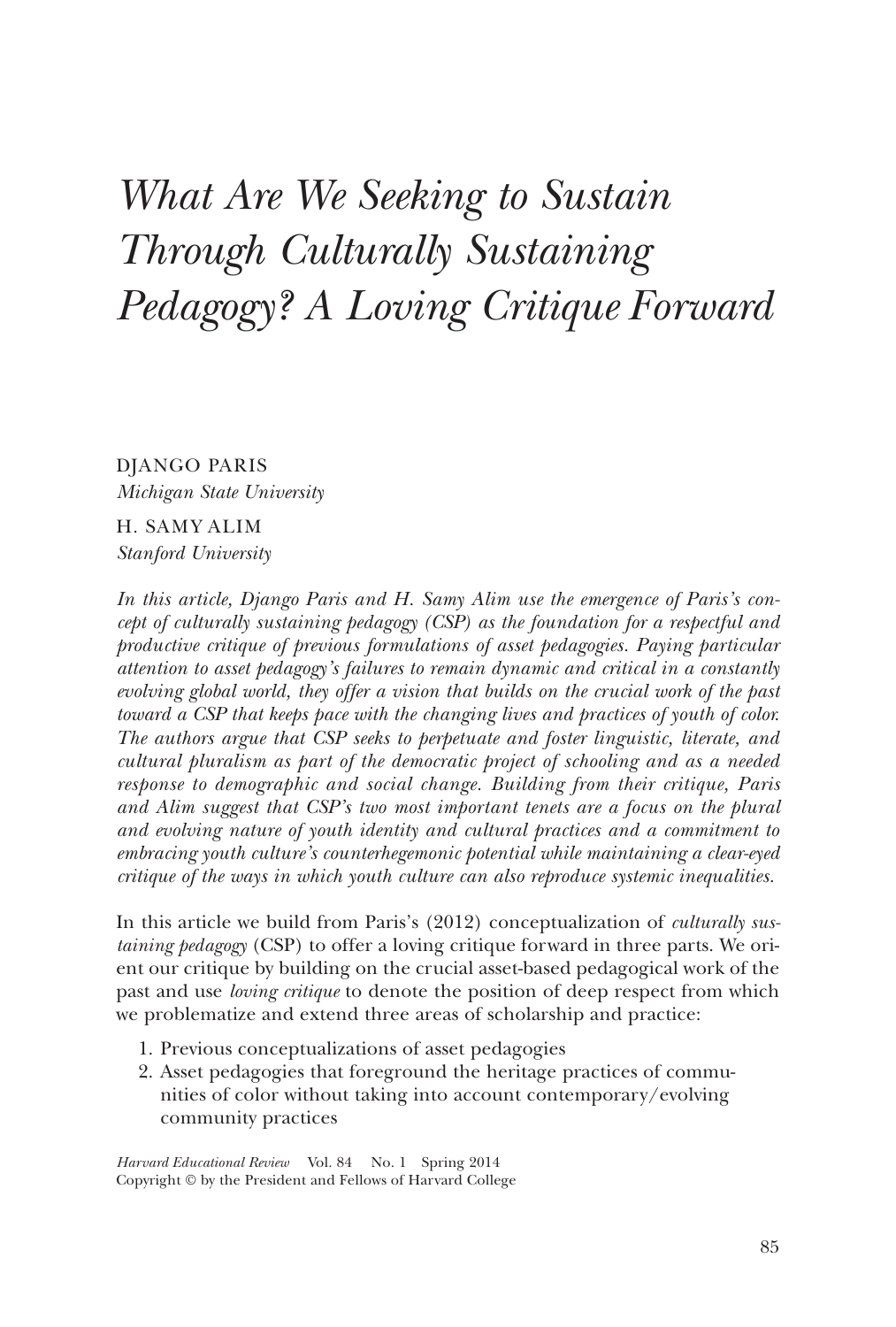3. Asset pedagogies that do not critically contend with problematic elements expressed in some youth cultural practices.

Before moving into these critiques, it is important to share where we stand in this work. First, we recognize that we are implicated in all three of our loving critiques, as some of our own research and teaching has uncritically taken up and built on previous notions of asset pedagogies, has at times reified traditional relationships between race/ethnicity and cultural practice, and has not directly and generatively enough taken up problematic elements of youth culture. Indeed, our own experiences as researchers and teachers who need to push further are foundational to our coming to these critiques. Second, as scholars committed to educational justice, we live, research, and write with the understanding that our languages, literacies, histories, and cultural ways of being as people of color are not pathological. Beginning with this understanding—an understanding fought for across the centuries—allows us to see the fallacy of measuring ourselves and the young people in our communities solely against the White middle-class norms<sup>1</sup> of knowing and being that continue to dominate notions of educational achievement. Du Bois (1965) of course, theorized this over a century ago with his conceptualization of double consciousness, "this sense of always looking at one's self through the eyes of others, of measuring one's soul by the tape of a world that looks on in amused contempt and pity" (p. 45). In our work here we are committed to envisioning and enacting pedagogies that are not filtered through a lens of contempt and pity (e.g., the "achievement gap") but, rather, are centered on contending in complex ways with the rich and innovative linguistic, literate, and cultural practices of Indigenous American, African American, Latina/o, Asian American, Pacific Islander, and other youth and communities of color.

We move away from the pervasiveness of pedagogies that are too closely aligned with linguistic, literate, and cultural hegemony and toward developing a pedagogical agenda that does not concern itself with the seemingly panoptic "White gaze" (Morrison, 1998) that permeates educational research and practice with and for students of color, their teachers, and their schools.2 In a 1998 interview, Toni Morrison famously responded to misguided critiques of her books with the rebuttal, "As though our lives have no meaning and no depth without the White gaze. And I have spent my entire writing life trying to make sure that the White gaze was not the dominant one in any of my books." We ask: What would our pedagogies look like if this gaze weren't the dominant one?3 What would liberating ourselves from this gaze and the educational expectations it forwards mean for our abilities to envision new forms of teaching and learning? What if, indeed, the goal of teaching and learning with youth of color was not ultimately to see how closely students could perform White middle-class norms but to explore, honor, extend, and, at times, problematize their heritage and community practices?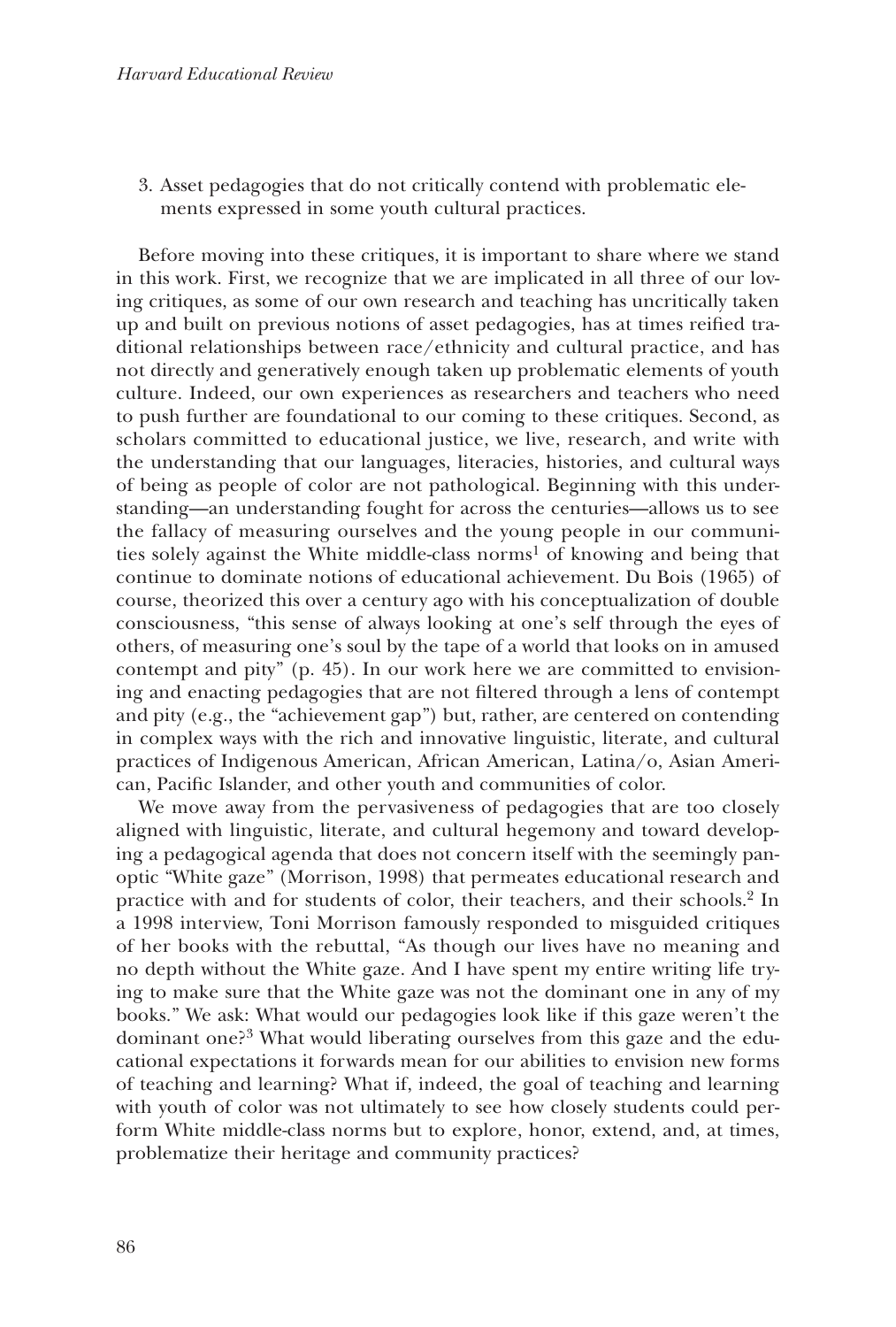By committing to this focus, we are not putting aside issues of access and equity for students of color; rather, we are reframing them. For too long, scholarship on "access" and "equity" has centered implicitly or explicitly around the question of how to get working-class students of color to speak and write more like middle-class White ones. Notwithstanding the continuing need to equip all young people with skills in Dominant American English  $(DAE)^4$  and other dominant norms of interaction still demanded in schools, we believe equity and access can best be achieved by centering pedagogies on the heritage and contemporary practices of students and communities of color. As Alim (2007a) argues, youth cultural and linguistic practices are of value in their own right and should be creatively foregrounded rather than merely viewed as resources to take students from where they are to some presumably "better" place, or ignored altogether. Furthermore, as a result of continuing demographic change toward a majority multilingual society of color, fostering linguistic and cultural flexibility has an instrumental purpose for both students of color and White students: multilingualism and multiculturalism are increasingly linked to access and power in U.S. and global contexts.

# CSP in the Tradition of Asset Pedagogies

Paris's (2012) conceptualization of CSP attempts to shift the term, stance, and practice of asset pedagogies toward more explicitly pluralist outcomes. Let us briefly distill and nuance that discussion. Deficit approaches to teaching and learning have echoed across decades of education in the United States. Such approaches view the languages, literacies, and cultural ways of being of many students and communities of color as deficiencies to be overcome if they are to learn the dominant language, literacy, and cultural ways of being demanded in schools. Building on and bolstering court rulings and subsequent policies throughout the 1960s and 1970s that required schools to attend to the languages (e.g., Spanish, Navajo, Chinese, African American Language) and, less so, cultures of communities of color (e.g., *Lau v. Nichols, MLK Elementary School Children v. Ann Arbor School District*),<sup>5</sup> collaborations between researchers and teachers proved deficit approaches untenable and unjust (Cazden & Legget, 1976; Heath, 1983; Labov, 1972; Moll, 1992; Smitherman, 1977, 1981). With this research as a foundation, *asset pedagogies* were enacted and understood in ever more complex ways by teachers and researchers throughout the 1990s and into the 2000s (Ball, 1995; Garcia, 1993; Ladson-Billings, 1994; Lee, 1995; McCarty & Zepeda, 1995; Moll & Gonzales, 1994; Nieto, 1992; Valdés, 1996). These pedagogies repositioned the linguistic, literate, and cultural practices of working-class communities—specifically poor communities of color—as resources and assets to honor, explore, and extend. Ultimately, such pedagogies have also been intended to assist students in accessing DAE language and literacy skills and other White middle-class dominant cultural norms of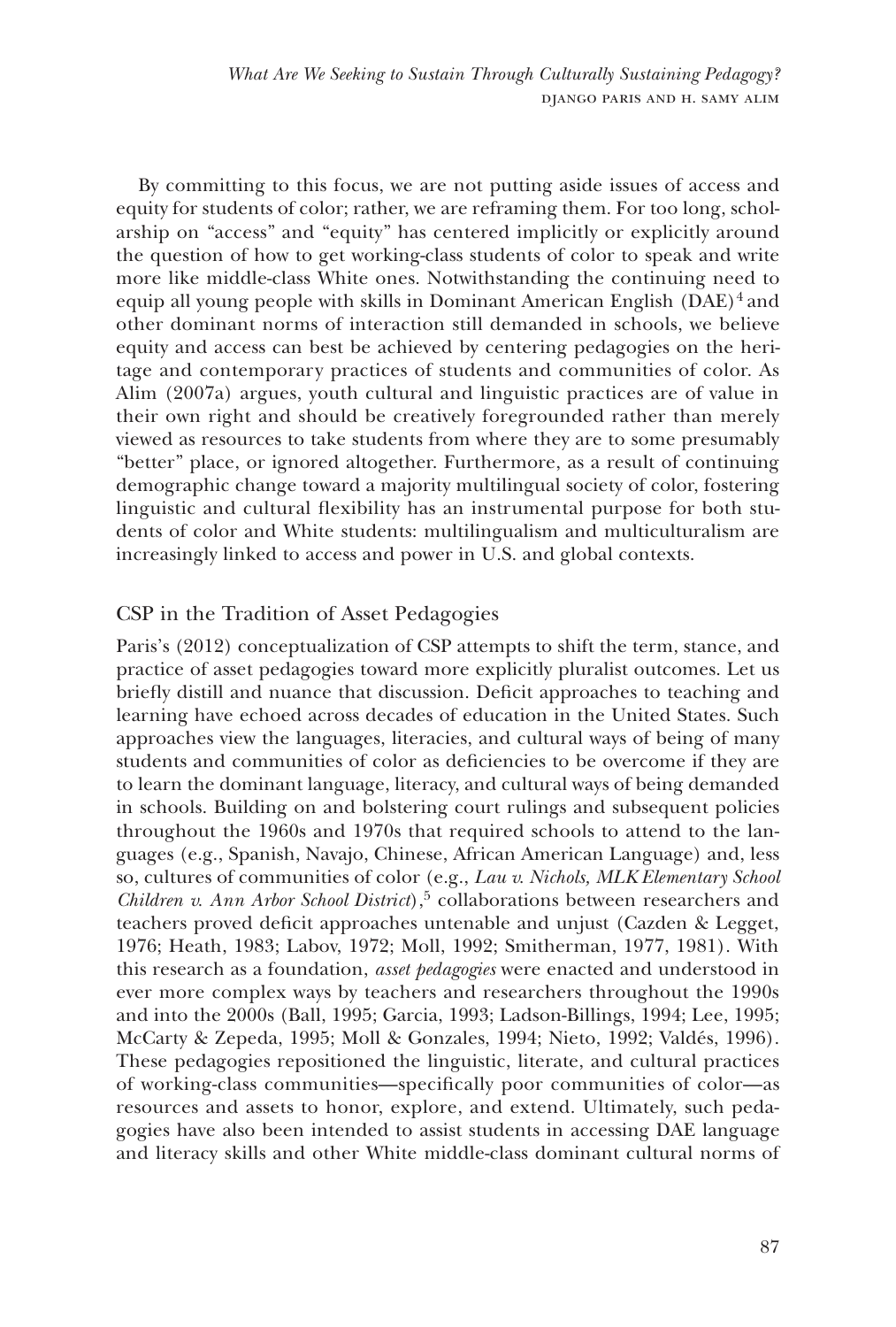acting and being that are demanded in schools (e.g., teaching DAE language and literacy through engaging Hip Hop language and literacy). One of the most important theoretical statements of this asset pedagogies movement was Ladson-Billings's (1995) landmark article "Toward a Theory of Culturally Relevant Pedagogy." Indeed, her concept of culturally relevant pedagogy has become ubiquitous in educational research circles and in teacher education programs.6 This speaks to the lasting conceptual value of the term and, more importantly, to Ladson-Billings's illumination of the concept through her work with successful teachers of African American students. We, like countless teachers and university-based researchers, have been inspired by what it means to make teaching and learning relevant to the languages, literacies, and cultural practices of students in our communities.

Although it is clear that Ladson-Billings's formulation laid the groundwork for maintaining the heritage cultural ways of students of color and also for encouraging students to critique dominant power structures, we believe much of the work being done under the umbrella of culturally relevant pedagogy has come up short of these goals. Indeed, the very term *relevance* does little to explicitly support these goals. It is quite possible to be relevant to something without ensuring its continuing presence in students' "repertoires of practice" (Gutiérrez & Rogoff, 2003) and in our classrooms and communities. We believe that culturally relevant pedagogy and, specifically, the way it has been taken up in teacher education and practice should be revised forward from the crucial work it has done over the past two decades (Alim, 2007a; Paris, 2012). We make this call with deep respect for the work we have cited to this point, for it has allowed us all to move beyond rationalizing the need to include the linguistic, literate, and cultural practices (e.g., Hip Hop) of our communities meaningfully in educational spaces. Rather, we begin with this as a given and ask, *for what purposes and with what outcomes?*

It is toward this end that Paris (2012) offers the concept and practice of culturally sustaining pedagogy, which has as its explicit goal supporting multilingualism and multiculturalism in practice and perspective for students and teachers. CSP seeks to perpetuate and foster—*to sustain*—linguistic, literate, and cultural pluralism as part of the democratic project of schooling and as a needed response to demographic and social change. CSP, then, links a focus on sustaining pluralism through education to challenges of social justice and change in ways that previous iterations of asset pedagogies did not.7 We believe the term, stance, and practice of CSP is increasingly necessary given the explicit assimilationist and antidemocratic monolingual/monocultural educational policies emerging across the nation.

Arizona House Bill 2281 (HB2281) is a particularly egregious example of such policies (though it is by no means alone in this regard; ["standard"] English Only laws enacted in several states are yet another example). Popularly known as the "Ethnic Studies Ban," HB2281 was invoked by the state board of education and the local school board to close the academically successful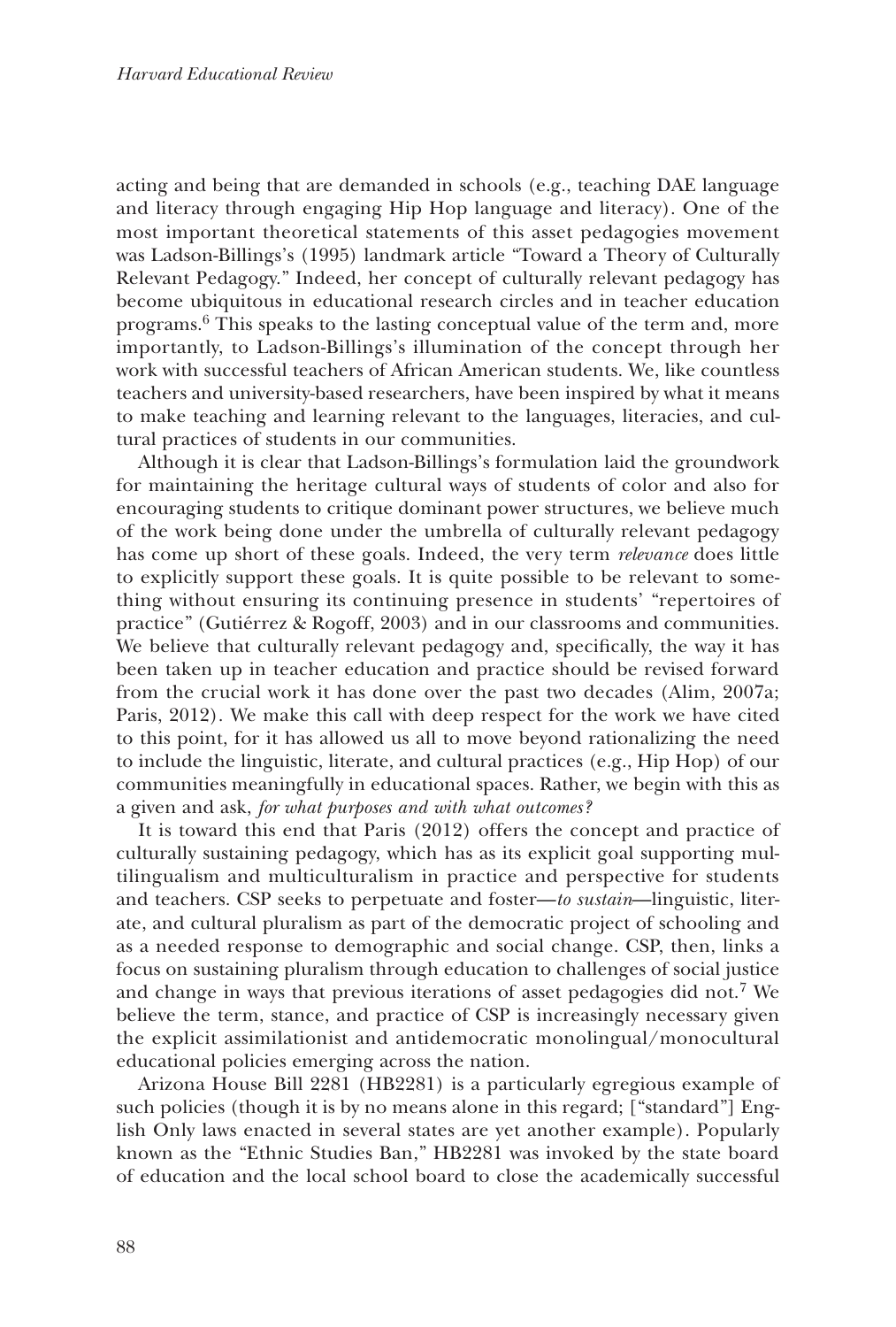Mexican American Studies (MAS) program in the Tucson Unified School District. This closing included the removal of, among other texts, Latina/o and Indigenous American literature and history from classrooms. In addition, the bill forbade teachers in the program from using remaining canonical texts in ways that focused on themes of race and oppression (Acosta, 2007, 2012).8

Along with the need to combat such oppressive educational and social policies, there is also an interrelated rationale for CSP. For too long, arguments for including the languages, literacies, and cultural ways of being of communities of color in classroom learning have been centered on the importance of honoring and valuing our communities. Although we believe in and build on the research and theory that have shown us that there is inherent value in fostering a pluralist society through education, we also highlight a wholly instrumental, contemporary rationale for CSP. Given current U.S. demographic shifts toward a majority multilingual, multicultural society of color (Garcia & Cuellar, 2006; Smelser, Wilson, & Mitchell, 2001; Wang, 2013) embedded in an ever more globalized world, cultural and linguistic flexibility is not simply about giving value to all of our communities; it is also about the skills, knowledges, and ways of being needed for success in the present and future. As our society continues to shift, so does the "culture of power" (Delpit, 1988). Increasingly, we can no longer assume that the White, middle-class linguistic, literate, and cultural skills and ways of being that were considered the sole gatekeepers to the opportunity structure in the past will remain so as our society changes. CSP, then, is increasingly needed not only to promote equality across racial and ethnic communities but also to ensure access and opportunity.

Alim and Smitherman (2012) show that over the last decade, shifting demographics in the United States have quietly ushered in a new relationship between DAE and power. During the 2012 presidential election, for example, Mitt Romney's inability to shift between speech styles was a prime example of how DAE monolingualism can act as a deficit in certain contexts. On the other hand, Barack Obama's linguistic flexibility showed that speaking DAE while also being fluent in African American Language or knowing some Spanish can prove effective in certain contexts (Alim & Smitherman, 2012). Traditionally, we have taught youth of color and their teachers that DAE and White middleclass cultural practices are the sole key to power. Ironically, there is accumulating evidence that this outdated philosophy will not grant our young people access to power but rather, in our increasingly diverse society, it might reduce that access.

To offer youth full access to power, then, we must understand that power is now based in part on one's ability to communicate effectively to more than "standard" English monolinguals/monoculturals, who are becoming a shrinking share of the U.S. population. As youth of color learn DAE (and other dominant skills and knowledges) *and* maintain their multiple ways of speaking and being, it is DAE monolinguals/monoculturals who may increasingly find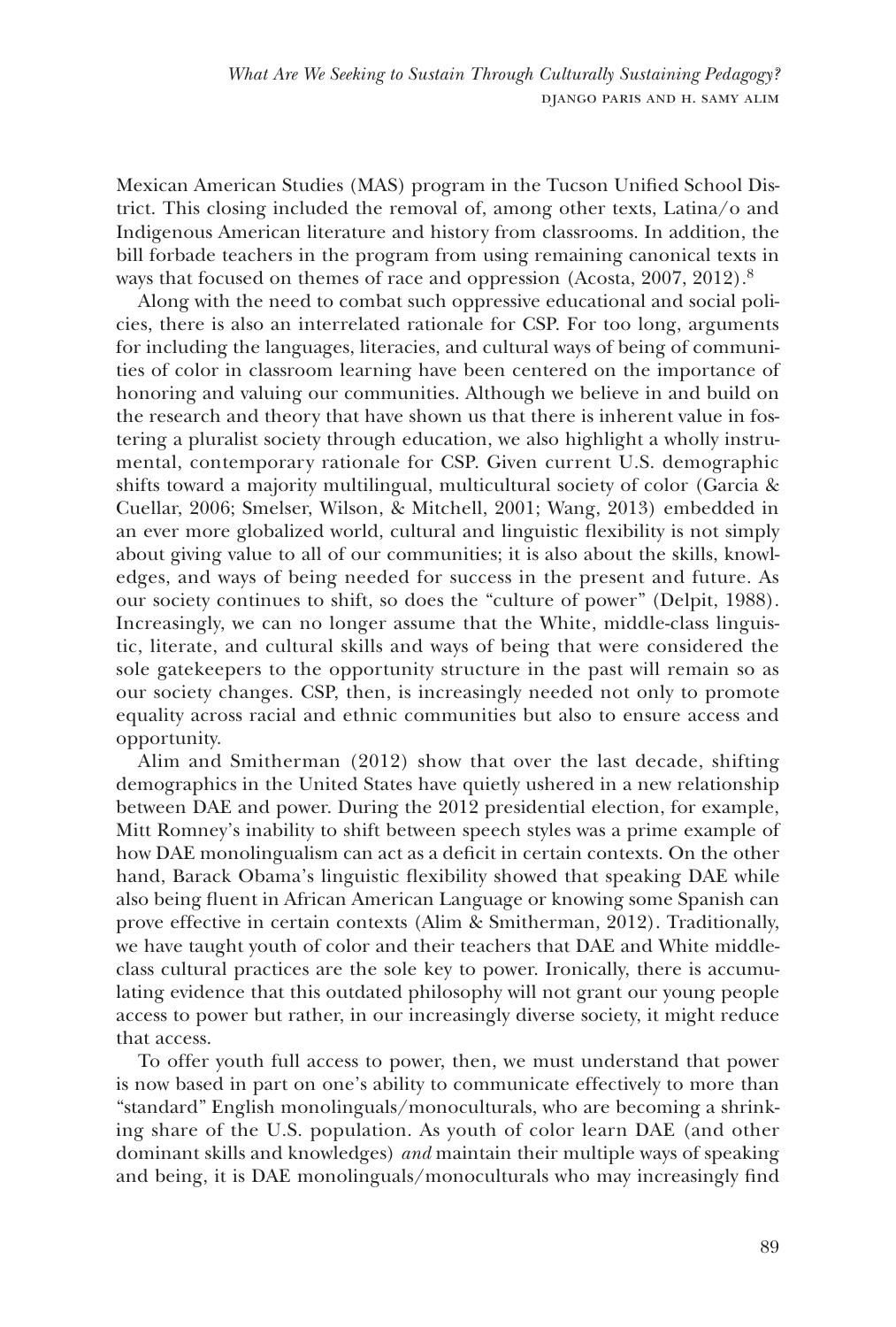themselves at a disadvantage. CSP, then, is necessary to honor and value the rich and varied practices of communities of color *and* is a necessary pedagogy for supporting access to power in a changing nation.

# Sustaining Heritage and Community Practices

Our second loving critique examines how asset pedagogies too often draw overdeterministic links between race and language, literacy, and cultural practice. As those of us committed to educational justice seek to perpetuate and foster a pluralist present and future through our pedagogy, it is crucial that we understand the ways young people are enacting race, ethnicity, language, literacy, and cultural practices in both traditional *and* evolving ways.

The vast majority of asset pedagogy research and practice has focused on the racialized and culturally situated heritage practices of our communities (e.g., Indigenous American languages and cultural ways of knowing, African American Language and cultural ways of knowing) (see Lee, 1995; Lomawaima & McCarty, 2006; Valdés, 1996). There is good reason for this focus as the heritage practices and ways of knowing of our communities continue to be the target of deficit approaches and this research and practice explicitly supports needed asset approaches. More recently, linguistic, pedagogical, and cultural research has built on this crucial earlier work by pushing against the tendency of researchers and practitioners to assume unidirectional correspondence between race, ethnicity, language, and cultural ways of being (Alim & Reyes, 2011; Gutiérrez & Rogoff, 2003; Irizarry, 2007; O'Connor & Brown, 2014; Paris, 2011; Wyman, McCarty, & Nicholas, 2014). These scholars have shown that such assumptions have led to the unfortunate simplification of asset pedagogies as being solely about considering the heritage or traditional practices of students of color in teaching while simultaneously ignoring the shifting and evolving practices of their communities. The result has been the oversimplification of what teachers are seeking to sustain as only, for example, African American Language for African American students or Spanish among Latina/o students (a one-to-one mapping of race and language). This oversimplification goes beyond language, where communities of cultural practice, such as Hip Hop, are assumed to be only a cultural resource for teaching with Black or even with Black and Brown students.

To move us out of this overly deterministic rut while continuing to attend to sustaining heritage ways, we offer the terms *heritage practices* and *community practices* (Paris, 2012). These terms are based in contemporary understandings of culture as dynamic, shifting, and encompassing both past-oriented heritage dimensions and present-oriented community dimensions. These dimensions in turn are not entirely distinct but take on different salience depending on how young people live race, ethnicity, language, and culture.

To illustrate what we mean by heritage and community practices, we draw from our research (Paris, 2011; Alim, 2011) in local and international con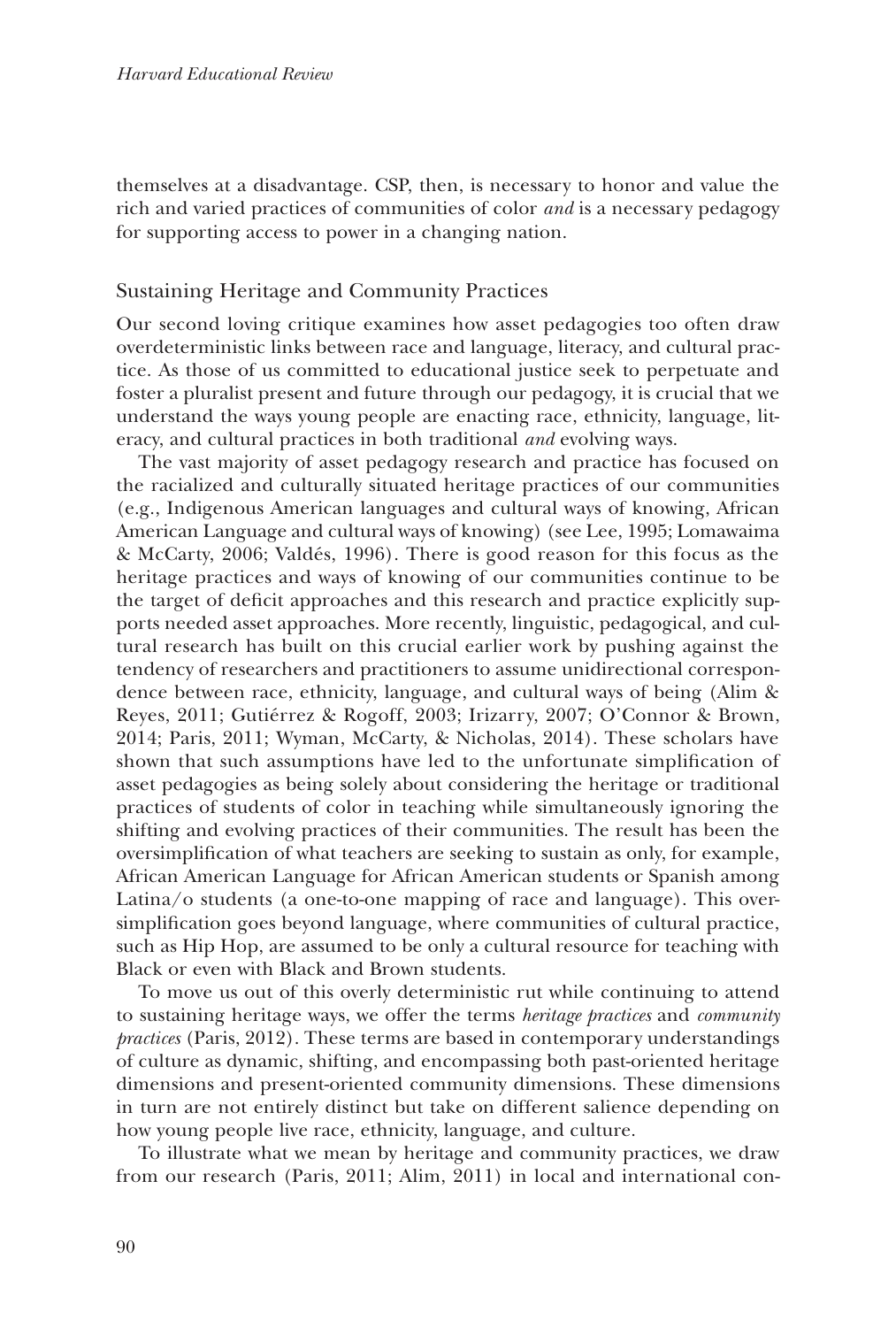texts, part of a recent line of inquiry that has sought to both solidify and disrupt traditional assumptions about linguistic and cultural ownership and practice. In this work, we examine how young people both rehearse preconceived versions of racial/ethnic and linguistic difference and, importantly, offer new ones (Alim & Reyes, 2011; Irizarry, 2007; Martínez, 2012; O'Connor & Brown, 2014; Paris, 2009, 2011). Paris (2011) worked with youth in a California high school and community to explore the important ways that African American students navigate identities through the heritage practices of African American Language (AAL) and Hip Hop cultures. What he learned was that, in addition to African Americans, many Mexicana/o, Mexican American, and Pacific Islander youth also navigated identities through their participation in AAL and Hip Hop cultural practices. Moreover, they did so while simultaneously participating in their own heritage practices of, for example, Spanish or Samoan and other cultural practices (clothing, ways of believing), passed down from the elders in their ethnic communities.

In this way, much like the youth practices documented in Alim's studies of global linguistic flows (2009) and global "ill-literacies" (2011), youth were fashioning new linguistically and culturally dexterous ways of being Latina/o or Fijian that relied on more than "traditions." These complex, fluid relationships among race, culture, and language have been overlooked by previous versions of asset pedagogies, which would most likely deem these cultural practices associated with African American and Caribbean American culture (Chang, 2005) and therefore not pedagogically useful beyond those communities. Furthermore, African American and Pacific Islander youth in Paris's (2011) work were also sharing in, and seeking to learn, the Spanish language with their Latina/o peers is yet another example of forging dexterous linguistic identities that belie easy categorizations of what it means to be Black or Brown. These fluid identities continue to emerge and evolve in Alim's ongoing research in the same community, as evidenced through transcultural participation in musical and verbal artistic forms such as Hip Hop and Reggaeton.

These examples show that while it is crucial that we work to sustain African American, Latina/o, Asian American, Pacific Islander American, and Indigenous American languages and cultures in our pedagogies, we must be open to sustaining them in both the traditional *and* evolving ways they are lived and used by young people. Our pedagogies must address the well-understood fact that what it means to be African American or Latina/o or Navajo is continuing to shift in the ways culture always has. Unfortunately, the most lasting frameworks for asset pedagogies—the funds of knowledge (Moll & González, 1994), the pedagogical third space (Gutiérrez, Baquedano-López, Alvarez, & Chiu, 1999; Gutiérrez, 2008), and culturally relevant pedagogy—have too often been enacted by teachers and researchers in static ways that focus solely on the important ways racial and ethnic difference was enacted in the past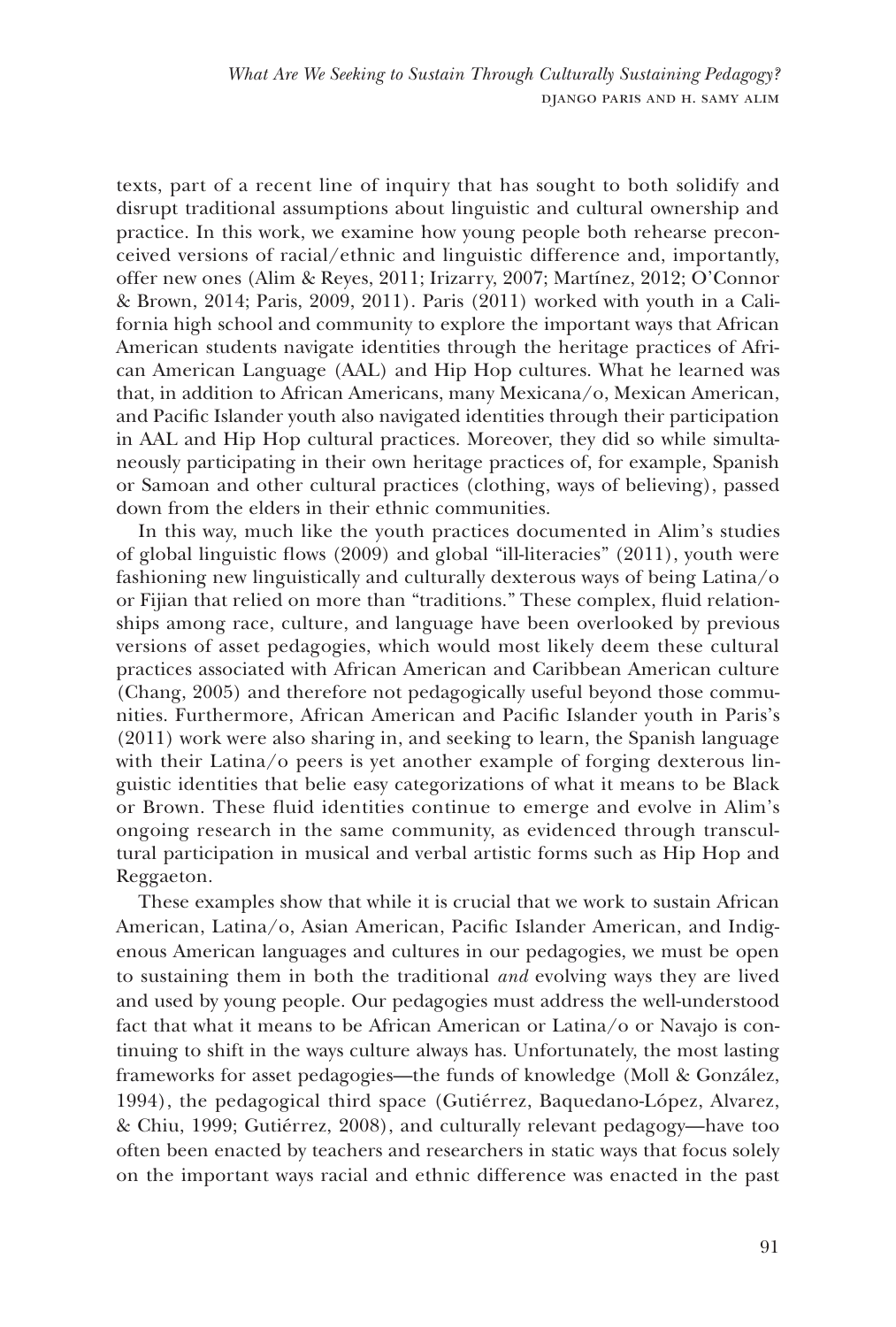without attending to the dynamic enactments of our equally important present or future. As youth continue to inhabit a world where cultural and linguistic recombinations flow with purpose, we need pedagogies that speak to this new reality—as Pennycook (2007) puts it, pedagogies that "go with the flow."

# Further Inward: Critical Reflexivity

Our first two critiques involved the need for asset pedagogies to sustain the cultural and linguistic practices of communities of color for a pluralist present and future and to do so in ways that reflect our increasingly fluid understanding of the evolving relations between language, culture, race, and ethnicity. In our final loving critique, we turn our gaze inward, on our own communities and cultural practices as people and scholars of color. Here, we are primarily interested in creating generative spaces for asset pedagogies to support the practices of youth and communities of color while maintaining a critical lens vis-à-vis these practices. Providing the example of Hip Hop as a form of the cultural and community practice that pedagogies should sustain, we argue that, rather than avoiding problematic practices or keeping them hidden beyond the White gaze, CSP must work with students to critique regressive practices (e.g., homophobia, misogyny, racism) and raise critical consciousness.

We are also implicated in this final critique, since our own research on and practice of Hip Hop pedagogies have not always taken up these problematic elements in the direct ways that we forward here. And so we migrate further inward to consider what Alim (2011) calls "ill-literacies"—counterhegemonic forms of youth literacies—and ask, "What happens when ill-literacies get ill?" In other words, what happens when, rather than challenging hegemonic ideas and outcomes, the cultural practices of youth of color actually reproduce them, or even create new ones? Indeed, most of the research and practice under the asset pedagogies umbrella, including the frameworks of the funds of knowledge*,* the pedagogical third space, and culturally relevant pedagogy, too often view youth cultures through a purely positive or progressive lens. This is true as well for the pedagogical traditions founded on these frameworks, like the hugely influential Hip Hop pedagogy movement.

The vast majority of Hip Hop education research and pedagogy has focused on the many progressive, justice-oriented aspects of Hip Hop. There is good reason for this. For one, there is, of course, much in Hip Hop's past and present that is explicitly concerned with social justice. Furthermore, most advocates of Hip Hop pedagogies are consciously engaging in a project that views deficit thinking as a product of White supremacy and the racism it engenders. However, it is crucial to build on this work by engaging in reflexive analyses that are not bound by how educational systems that privilege White middleclass norms view the practices of communities of color.

In nearly all of the U.S. and international research on Hip Hop pedagogies, youth's spoken, rhymed, and written texts are seen only as challenging pre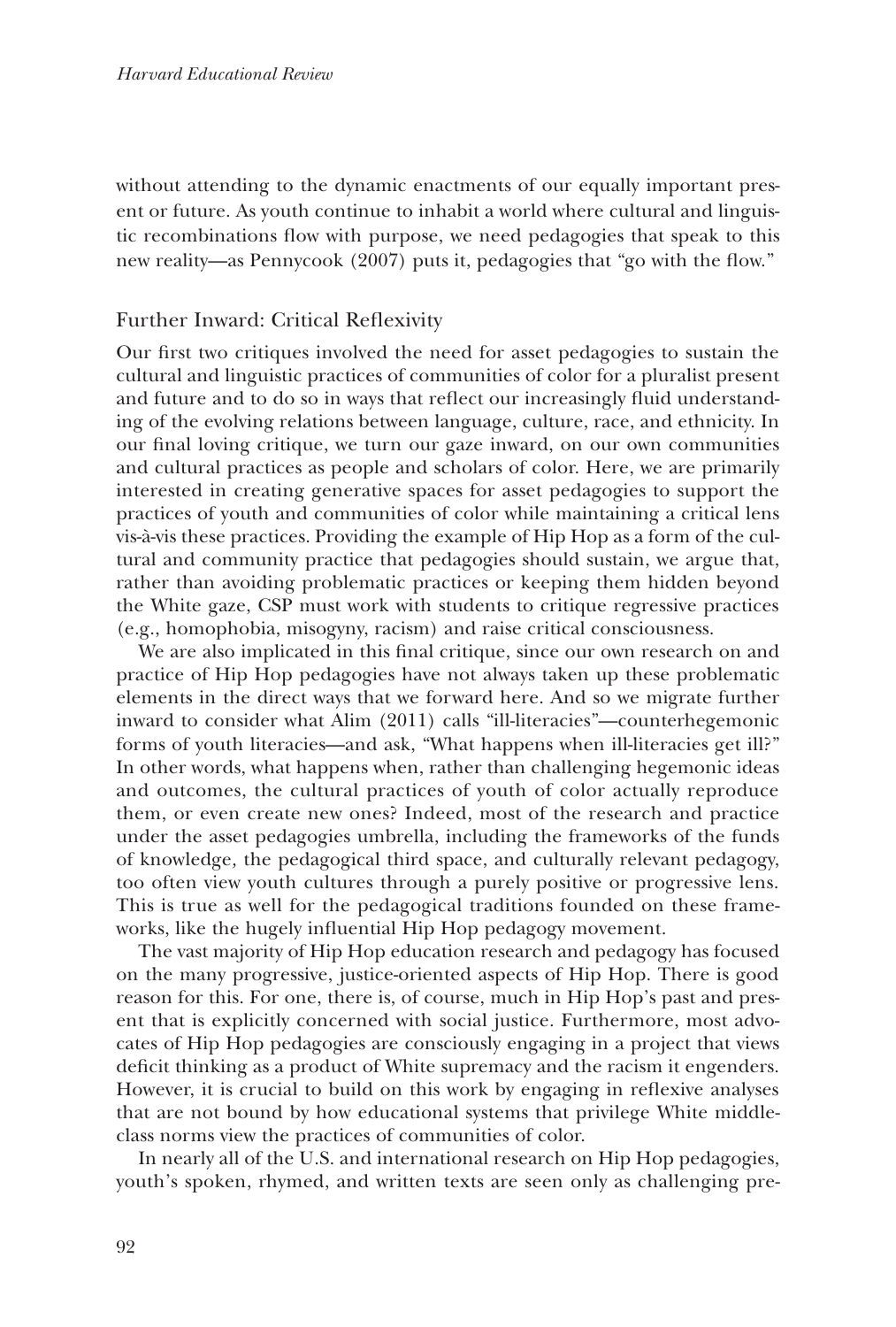scriptive, restrictive, and antidemocratic notions of culture, citizenship, language, literacy, and education. With a few important exceptions (Hill, 2009; Low, 2011; Petchauer & Hill, 2013), studies rarely look critically at the ways in which youth might reify existing hegemonic discourses about, as examples, gender, race, sexuality, and citizenship. In other words, Hip Hop pedagogies have tended to be largely celebratory and have ignored the contradictory forces found within all popular cultural forms (Giroux, 1996). Thus, CSP must interrogate and critique the simultaneously progressive and oppressive currents in these innovative youth practices, as has been done consistently for research on Hip Hop music and culture outside education (Alim, Lee, & Carris, 2010, 2011; Neal, 2006; Perry, 2004; Rose, 1994).

For example, many authors in the field of Hip Hop pedagogy (e.g., Alim, 2004; Emdin, 2010) argue for the use of rap battles (improvised verbal duels) in classroom learning. Yet, few take up the fact that the Hip Hop battle can sometimes be a masculinist space that excludes young women, queer youth, and young men of color who do not identify as Black (even as young women, queer youth, and youth who are not Black continue to "roc the mic"). To name a simple example, scholars rarely include a gendered analysis of classroom participation when using Hip Hop. CSP must contend with the possibility that while Hip Hop pedagogies that utilize rap battles (as one among many examples of Hip Hop pedagogical practices) may seemingly serve the needs of many students of color, particularly young men, they may unwittingly reproduce forms of exclusion in our classrooms and communities.

To illustrate what CSP must contend with as it seeks to perpetuate and foster a pluralist and egalitarian present and future, we turn to one representative example of a rap battle.<sup>9</sup> This battle took place between an African American youth emcee and a Filipino youth emcee during an evening competition at a small youth performance space in Los Angeles. In these battles more generally, youth use an array of nonverbal gestures and heterogeneous linguistic styles to accentuate racialized disses.<sup>10</sup> In this battle on this evening, the African American youth emcee rapped in mock varieties of English (known as "Mock Chinglish" in the linguistics literature (Chun, 2004)), made stereotypical disses about the Asian male body, and employed a variety of other racialized and gendered insults as verbal game pieces against his Filipino opponent. Meanwhile, the Filipino youth emcee countered in the battle defending himself by also hurling his own gendered insults, referring to his opponent's large chest as female breasts. This was done in more colorful language than we use here, of course, which brings up still other challenging issues for CSP as it seeks to generatively join Hip Hop and other youth practices. Also of note was the Filipino youth emcee's—and other youth who were not Black—seeming unwillingness to use race as a resource for insulting Black opponents in these rap battles. While a more thorough analysis of the emcees' remarks is beyond the scope of this article, the rap battle illustrates aspects of youth culture that CSP must interrogate.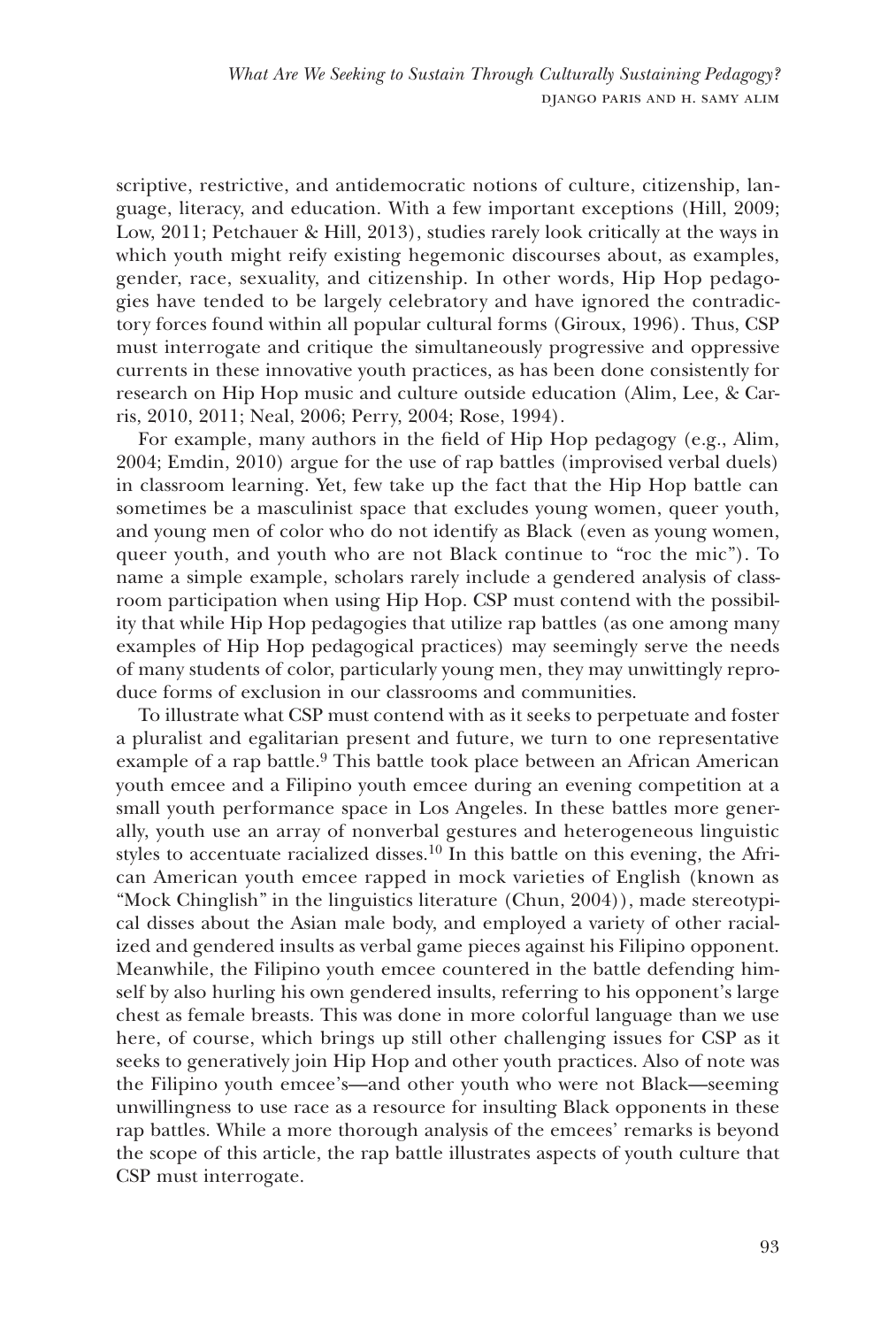In this brief battle, both youth demonstrated incredible linguistic skills, witty use of humor and ritual insults, and the kind of verbal virtuosity that is generally associated with the best emcees in Hip Hop—the same kind of linguistic and cultural ingenuity and skill that asset pedagogies (including our own) tend to highlight. There is no doubt that these young men are talented verbal artists. But they were also reinscribing racial, ethnic, and gendered stereotypes that, even within the complicated rules of ritual insult and rap battles, sometimes cross lines of indignity and hurt for participants. In classrooms that are home to students across race, gender, sexuality, class, language, and citizenship status, the disses and identity positionings common in Hip Hop battles can often counter the equity-oriented ideologies and practices that asset pedagogies espouse. This might especially be the case when such Hip Hop practices align with dominant U.S. discourses of exclusion, such as when young men refer to young women with pejorative terms that perpetuate women's marginalized status, or when Black youth refer to Latina/o youth in terms that uphold discriminatory discourses about immigrant status.

The revoicing of racist, misogynistic, homophobic, and xenophobic discourses does occur in some forms of commercial rap as well as in some rap produced by youth in our communities. We must work toward a CSP that sustains the many practices and traditions of communities of color that forward equity (like much of Hip Hop does). At the same, our pedagogical stance should also help youth, teachers, and researchers expose those practices that must be revised in the project of cultural justice. We believe CSP is ideally positioned to support this work with its explicit centering on the practices of youth of color; its emphasis on critical engagement with the dynamic, shifting nature of race, ethnicity, language, and cultural practice; and its commitment to critically sustaining our plural present and future. Our goal is to find ways to support and sustain what we know are remarkable verbal improvisational skills while at the same time open up spaces for students themselves to critique the ways that they might be, intentionally or not, reproducing discourses that marginalize members of our communities. As Low (2011) argues, the very real and difficult tensions found within youth cultures are not reasons to inhibit their use in schools but, rather, to demand their use in the development of more critical approaches.

Of course, we recognize that youth are sometimes conscious of their shared marginalizations and also of their distinct experiences of racialization and linguistic hegemony. It is also possible that youth engage in these reinscriptions of stereotypes as part of a long tradition of communities of color turning pain into humor and using humor to ridicule and expose racist legacies and ideologies (Carpio, 2008; Paris, 2011). We are also not interested in joining a divide-and-conquer tradition, interpreting the rap battle as an example of racial division and infighting, not least because the two young men in the rap battle were active members of a local Hip Hop scene that crossed racial/ ethnic differences and were known to be friendly with each other. Still, the cir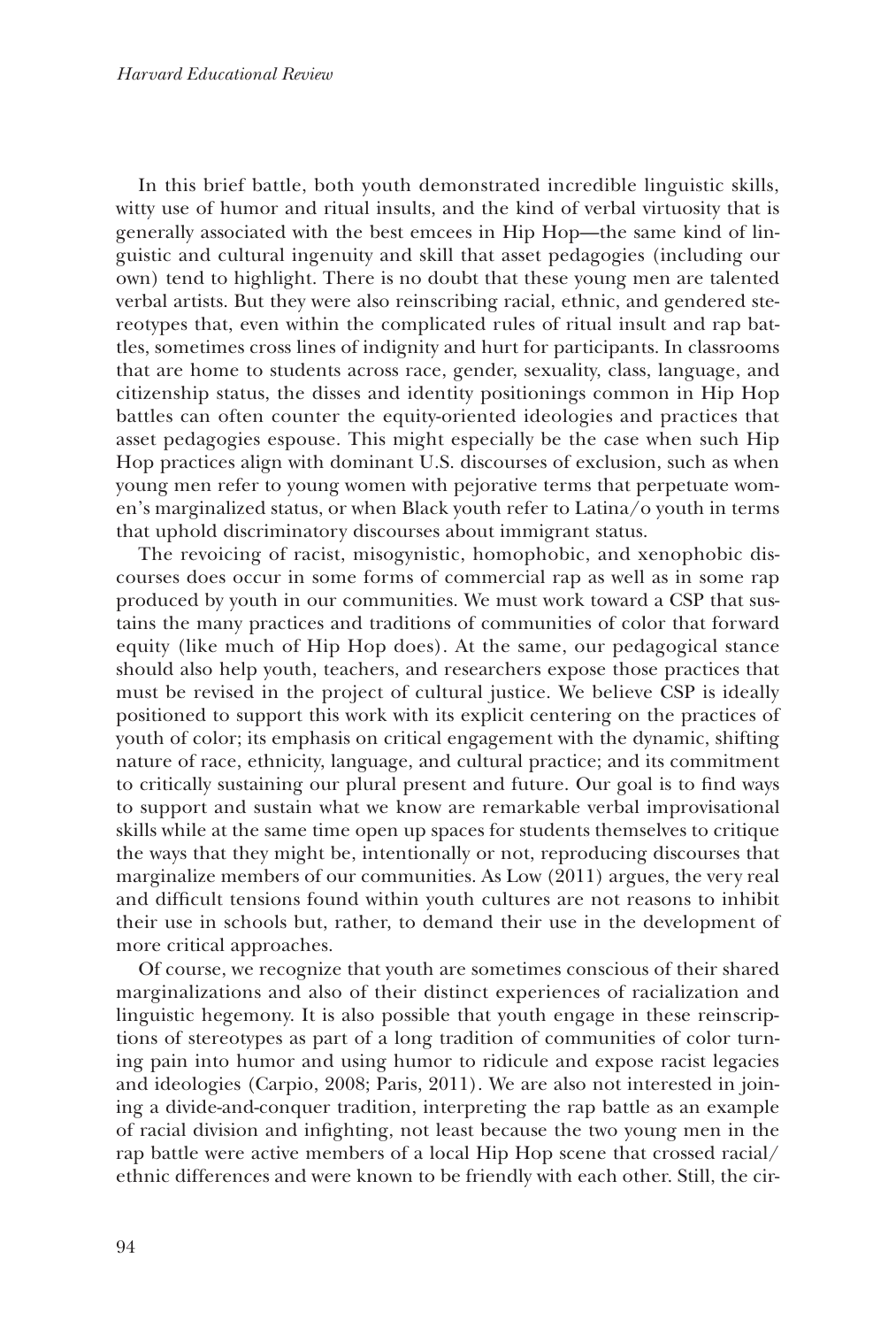culation of problematic discourses can have tangible consequences. In recent years, the campaign against the use of "illegal" to describe immigrants, for example, became increasingly urgent as hate crimes against Latinas/os rose to alarming levels. CSP, then, must engage critically with young people about the impact of their words and the full range of their funds of knowledge and create third spaces that take on both the liberatory and the restrictive. Too often we invite youth and community practices into the classroom without being open to their full complexity, even as we know that Hip Hop is as liberatory as it is problematic. Essentially, we cannot continue to half-step asset-based pedagogies.11

# Reflecting Forward on CSP

What are we seeking to sustain in a culturally sustaining pedagogy? To answer this question, we find ourselves at the edge of asset-based, critical pedagogies. While a few scholars have begun to provide rich and varied examples of CSP across Indigenous, Latina/o, African American, and Asian American communities (Alim, 2007b; Chang, 2010; Irizarry, 2011; Kinloch, 2010; McCarty & Lee, 2014), we offer our three loving critiques as a needed way forward. It is an invitation, with the full knowledge that the CSP we are calling for has very rarely been enacted—by us or by the many extraordinary researchers and teachers doing this work. The future of CSP must extend the previous visions of asset pedagogies by demanding explicitly pluralist outcomes that are not centered on White, middle-class, monolingual, and monocultural norms of educational achievement. As we reposition our pedagogies to focus on the practices and knowledges of communities of color, we must do so with the understanding that fostering linguistic and cultural flexibility has become an educational imperative, as multilingualism and multiculturalism are increasingly linked to access and power. At the same time, CSP must resist static, unidirectional notions of culture and race that reinforce traditional versions of difference and (in)equality without attending to shifting and evolving ones. Finally, CSP must be willing to seriously contend head-on with the problematic as well as the many progressive aspects of our communities and the young people they foster.

As we move forward, we recognize that CSP might face an uphill battle, not just from those invested in status quo monolingual and monocultural pedagogies, and the privilege and power such pedagogies seek to perpetuate, but also from the very communities CSP aims to serve. Research on African American Language (AAL), for example, has shown that the staunchest opponents of its use in schools can sometimes be African Americans themselves, including those who speak AAL fluently. For a host of complicated reasons having to do with the coupling of internalized oppression and the very real need for access to material resources, many in the United States view the educational choice to be between learning only "standard" English for access to power or valuing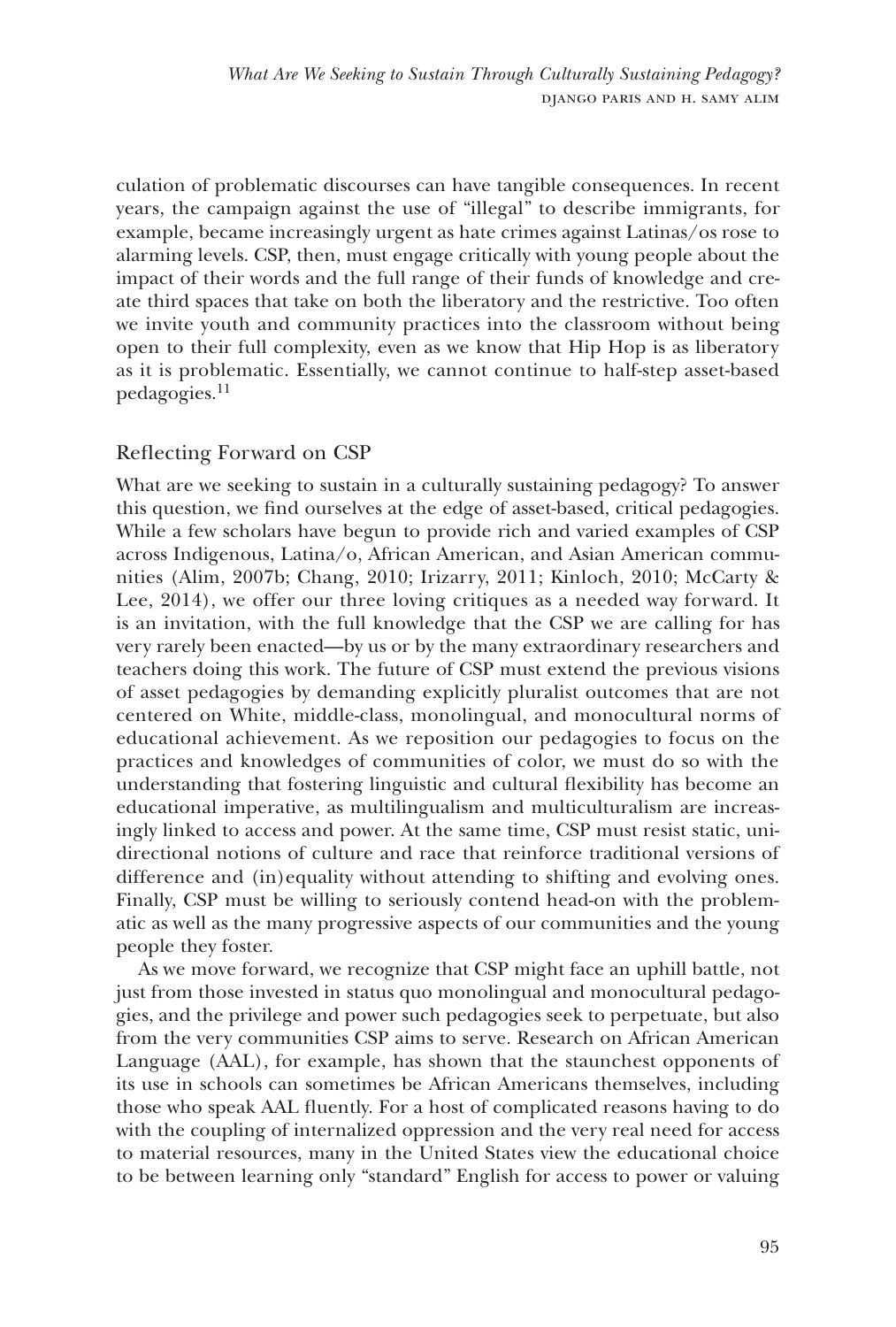AAL (or Spanish or Tagalog or Navajo) for cultural purposes. We must continue to be prepared to show that this is a false choice. Pedagogies can and should teach students to be linguistically and culturally flexible across multiple language varieties and cultural ways of believing and interacting. All of us—across race and ethnicity—must understand that the link between DAE and other dominant cultural norms and access to power continues to shift.

Taking up the three critiques we offer here is difficult, inward-looking, and uncertain work. But, in all honesty, that has always been the case in the struggle for educational justice for people of color. As the United States continues to change, and as we continue to think through the promises and challenges posed by CSP, we ask that youth, educators, and researchers join us to take this struggle further, with love.

# Notes

- 1. White middle-class norms of language, literacy, and cultural ways of interacting demanded for access and achievement in school have been documented and contrasted with the norms of working-class communities of color (and, less so, workingclass White communities) across four decades of scholarship. Regarding White norms of "standard," or Dominant American English, language use, see Alim (2007a), Garcia (1993), Labov (1972), and Smitherman (1977). Regarding White middle-class literacy norms, see Ball (1999), Heath (1983), and Kirkland (2013). Regarding White-centered cultural norms of interacting (including language), see Lee (2005), Leonardo (2009), Romero (1994), and Valdés (1996).
- 2. Tuck and Yang (2014) importantly refer to this as the "colonial settler gaze."
- 3. While our argument in this article focuses on the racialized, classed, and cultural/ linguistic dimensions of the White gaze as it negatively influences pedagogy, we want to explicitly name the kindred, interrelated patriarchal, cisheteronormative, Englishmonolingual, xenophobic, Judeo-Christian gazes that also dominate and constrain the possibilities for equitable pedagogies in the United States.
- 4. Dominant American English is commonly referred to as "standard" English, a term reframed in Paris (2009) to foreground issues of power and privilege.
- 5. *Lau v. Nichols* (1974) was brought and won on behalf of Chinese-speaking Chinese American students in San Francisco who claimed a lack of equal educational opportunity based on language discrimination. The Supreme Court's decision for the plaintiffs relied on the 1964 Civil Rights Act, which explicitly banned educational discrimination based on race or national origin. *MLK Elementary School Children v. Ann Arbor School District* (1979), more commonly known as the "Black English Case," was brought and won by families of eleven African American students in Ann Arbor, Michigan, who had been diagnosed as "linguistically handicapped" by the district's speech pathologist. The families contended that the children had been misdiagnosed and miseducated as a result of their strong use of AAL (Smitherman, 1981).
- 6. Other important terms and formulations that have looked to forge asset pedagogies with students of color include, but are not limited to, culturally responsive pedagogy (Gay, 2000), culturally congruent pedagogy (Au & Kawakami, 1994), culturally compatible pedagogy (Jacob & Jordan, 1987), engaged pedagogy (hooks, 1994), and critical care praxis (Rolón-Dow, 2005). We focus on the term and formulation of culturally relevant pedagogies as it has become the most used, short-handed term and concept in teacher education, teacher practice, and research on teaching and learning.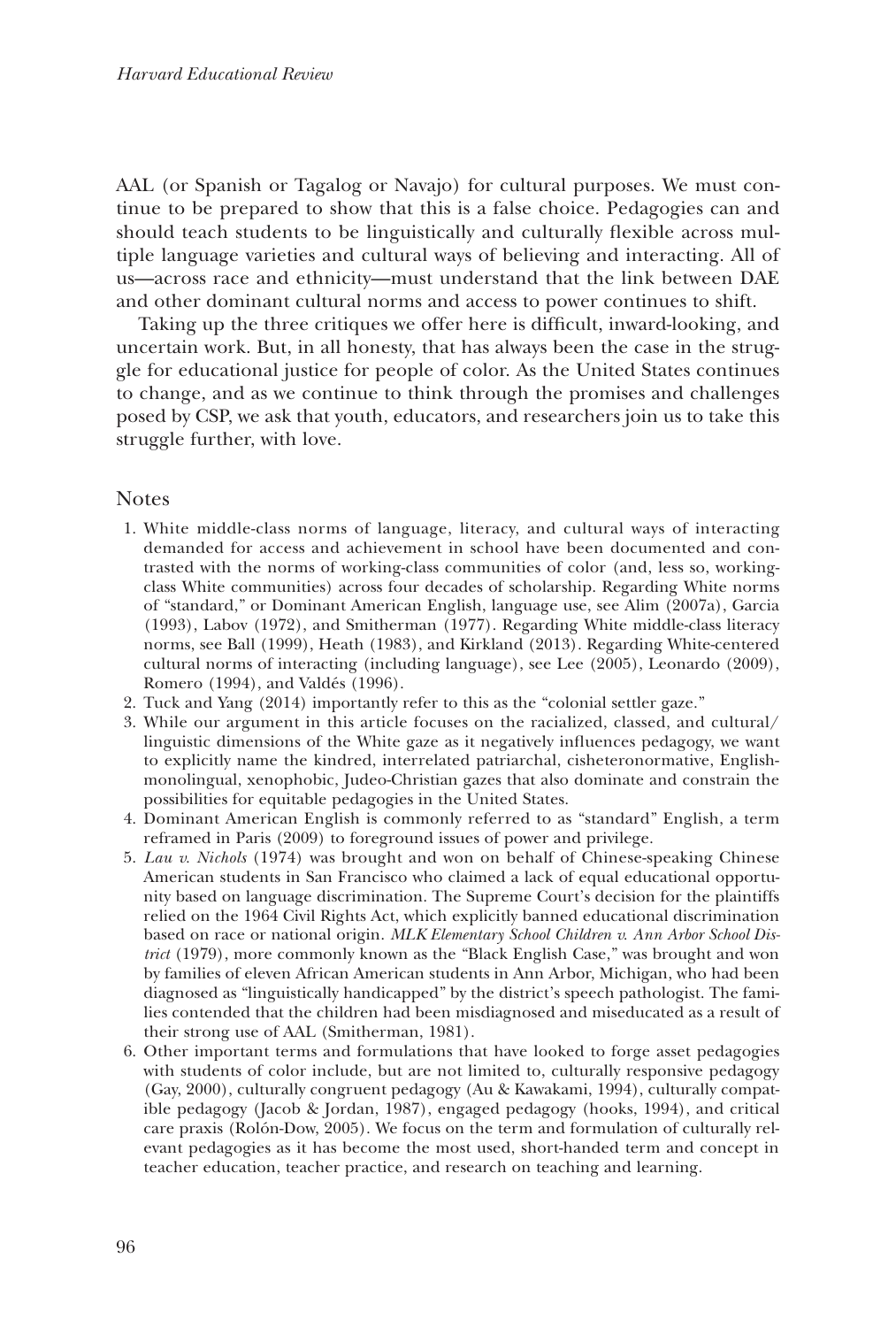- 7. We of course understand that all terms and conceptualizations are susceptible to misappropriation and that CSP is no different, even if it is an important shift in the current moment. As an example, culturally relevant pedagogy—which as a term has done as much work toward justice as any—was recently grossly misappropriated by Tucson School Board member and supporter of HB2281 Mark Stegemen, who was quoted as saying, "It was 'important to find a hook of some kind' to keep students in school, 'and culturally relevant pedagogy can be that hook' as long as the content was 'politically neutral'" (Santos, 2013).
- 8. In fall 2013, after more than two years, the ban on seven of these books was rescinded by a newly constituted school board. The books are now deemed "supplemental texts." As well, a new iteration of the Mexican American Studies program was reinstated in the fall of 2013 by a federal court desegregation order. The new classes are no longer called "Mexican American Studies", but rather are named "Culturally Relevant Classes," a term, as we mention in note 7, that some proponents of HB2281 have grossly misappropriated. Finally, the State Superintendent of Public Instruction John Huppenthal believed the new courses still violated HB2281. After having the courses investigated, he gave preliminary state approval (Huicochea, 2013; Robbins, 2013). Given this contested situation, the content and future of the new courses is by no means certain.
- 9. See Alim, Lee, and Carris (2010) for a full analysis of this and other battles.
- 10. We should note that as part of the African American rhetorical tradition of ritual insult (Smitherman, 1977; Alim, 2004; Paris, 2011), the disses in these battles must not be seen by Hip Hop outsiders as simply mean-spirited verbal attacks but, rather, as insiders see them: as verbal game pieces in a contest of linguistic and cultural ingenuity and prowess. Notwithstanding this tradition, however, our point is that some of the belief systems reinforced in these battles (and in many youth practices) must be critically interrogated in generative ways with youth.
- 11. Shout out to Big Daddy Kane (1988**)** and his classic track "Ain't no Half-Steppin" for helping us consider the steps we are not taking with asset pedagogies, and the many steps we still need to take.

### References

- Acosta, C. (2007). Developing critical consciousness: Resistance literature in a Chicano literature class. *English Journal*, *97*(2), 36–42.
- Acosta, C. (2012, January 23). Banning critical teaching in Arizona: A letter from Curtis Acosta. *Rethinking Schools Blog*. Retrieved from http://rethinkingschoolsblog.wordpress .com/2012/01/23/banning-critical-teaching-in-arizona-a-letter-from-curtis-acosta/
- Alim, H. S. (2004). *You know my steez: An ethnographic and sociolinguistic study of a black American speech community*. Durham, NC: Duke University Press.
- Alim, H. S. (2007a). "The Whig Party don't exist in my hood": Knowledge, reality, and education in the Hip Hop Nation. In H. S. Alim & J. Baugh (Eds.), *Talkin Black talk: Language, education, and social change* (pp. 15–29). New York: Teachers College Press.
- Alim, H. S. (2007b). Critical hip-hop language pedagogies: Combat, consciousness, and the cultural politics of communication. *Journal of Language, Identity, and Education,* 6(2), 161–176.
- Alim, H. S. (2009). Intro: Straight outta Compton, straight aus München; Global linguistic flows, identities, and the politics of language in a Global Hip Hop Nation. In H. S. Alim, A. Ibrahim, & A. Pennycook (Eds.), *Global linguistic flows: Hip Hop cultures, youth identities, the politics of language* (pp. 1–24). New York: Routledge.
- Alim, H. S. (2011). Global ill-literacies: Hip Hop cultures, youth identities, and the politics of literacy. *Review of Research in Education, 35*(1), 120–146.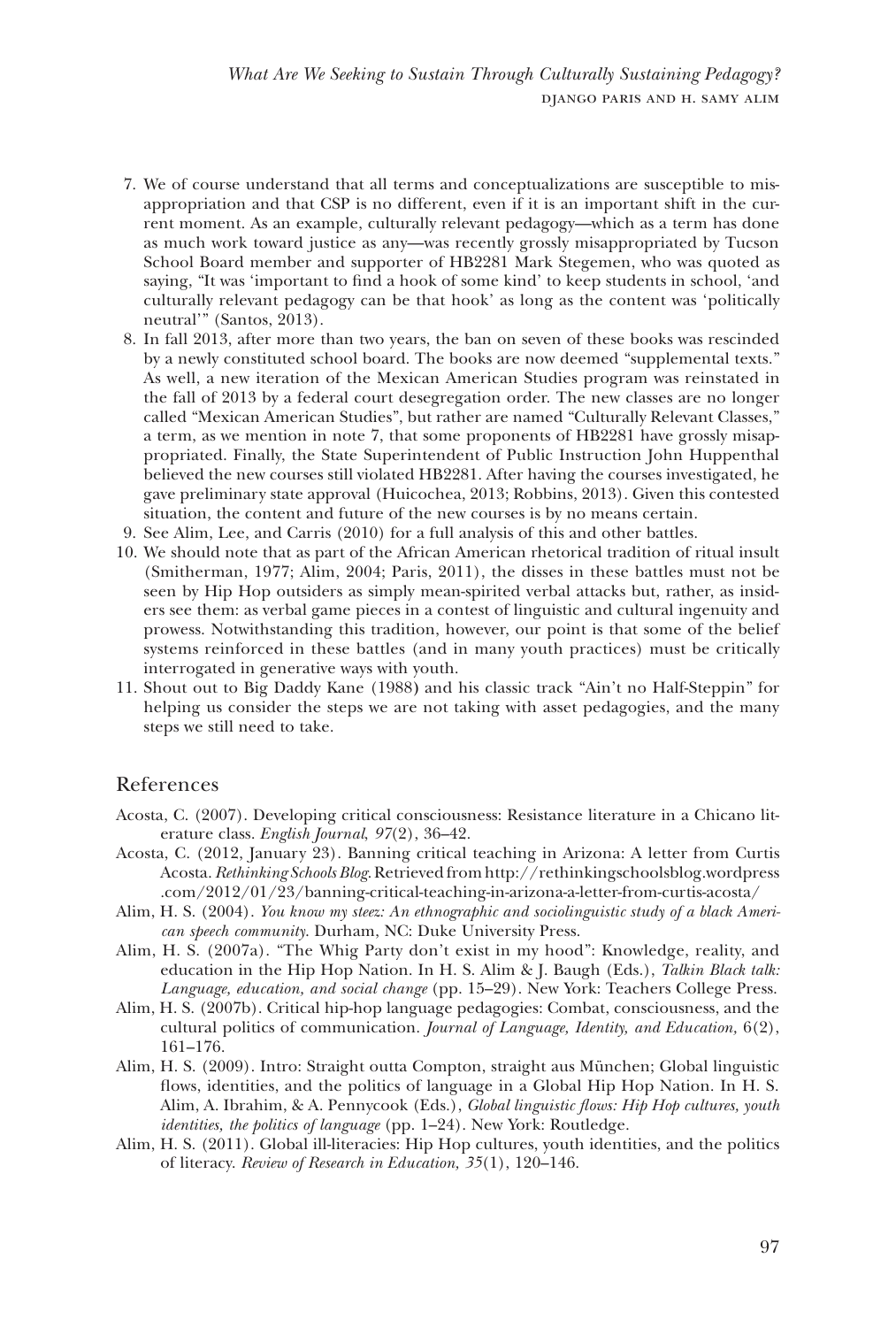- Alim, H. S., Lee, J., & Carris, L. M. (2010). "Short fried-rice-eating Chinese MCs" and "Good-hair-havin Uncle Tom niggas": Performing race and ethnicity in freestyle rap battles. *Journal of Linguistic Anthropology, 20*(1), 116–133.
- Alim, H. S., Lee, J., & Carris, L. M. (2011). Moving the crowd, 'crowding' the emcee: The production of Black normativity in freestyle rap battles. *Discourse and Society, 22*(4), 422–440.
- Alim, H. S., & Reyes, A. (2011). Complicating race: Articulating race across multiple social dimensions. *Discourse and Society, 22*(4), 379–384.
- Alim, H. S., & Smitherman, G. (2012). *Articulate while Black: Barack Obama, language, and race in the U.S.* New York: Oxford University Press.
- Au, K., & Kawakami, A. (1994). Cultural congruence in instruction. In E. Hollins, J. King, & W. Hayman (Eds.), *Teaching diverse populations: Formulating knowledge base* (pp. 5–23). Albany: State University of New York Press.
- Ball, A. (1995). Text design patterns in the writing of urban African American students: Teaching to the cultural strengths of students in multicultural settings. *Urban Education, 30*(3), 253−289.
- Carpio, G. (2008). *Laughing fit to kill: Black humor in the fictions of slavery*. New York: Oxford University Press.
- Cazden, C., & Leggett, E. (1976). Culturally responsive education: A discussion of LAU remedies II. Prepared for the U.S. Department of Health, Education, and Welfare. Washington, DC: National Institute of Education.
- Chang, B. (2010). *The Platform: Liberatory teaching, community organizing, and sustainability in the inner-city community of Los Angeles Chinatown*. Unpublished doctoral dissertation, University of California, Los Angeles.
- Chang, J. (2005). *Can't stop, won't stop: The history of the hip hop generation*. New York: Picador.
- Chun, E. (2004). Ideologies of legitimate mockery: Margaret Cho's revoicings of mock Asian. *Pragmatics*, *14*(2), 263–289.
- Delpit, L. (1988). The silenced dialogue: Power and pedagogy in educating other people's children. *Harvard Educational Review*, *58*(3), 280–298.
- Du Bois, W. E. B. (1965). *The souls of black folk*. New York: Avon Books. (Original work published 1903)
- Emdin, C. (2010). *Urban science education for the hip-hop generation*. New York: Sense.
- Garcia, E. (1993). Language, culture, and education. *Review of Research in Education, 19* (1), 51–98.
- Garcia, E., & Cuellar, D. (2006). Who are these linguistically and culturally diverse students? *Teachers College Record*, *108*(11), 220–246.
- Gay, G. (2000). *Culturally responsive teaching theory, research, and practice*. New York: Teachers College Press.
- Giroux, H. (1996). *Fugitive cultures: Race, violence, and youth*. New York: Routledge.
- Gutiérrez, K. (2008). Developing a sociocritical literacy in the third space. *Reading Research Quarterl*y, *43*(2), 148–164.
- Gutiérrez, K., Baquedano-Lopez, P., Alvarez, H., & Chiu, M. (1999). Building a culture of collaboration through hybrid language practices. *Theory into Practice, 38*(2)*,* 87–93.
- Gutiérrez, K., & Rogoff, B. (2003). Cultural ways of learning. *Educational Researcher, 35*(5), 19–25.
- H.B. 2281. 49th Leg., 2d Reg. Sess. (Ariz. 2010).
- Heath, S. B. (1983). *Ways with words.* New York: Cambridge University Press.
- Hill, M. L. (2009). *Beats, rhymes and classroom life: Hip-hop pedagogy and the politics of identity*. New York: Teachers College Press.
- hooks, b. (1994). *Teaching to transgress*. New York: Routledge.
- Huicochea, A. (2013, October 17). *Arizona Daily Star*. State gives its official approval to TUSD's culturally relevant classes. Retrieved from http://azstarnet.com/news/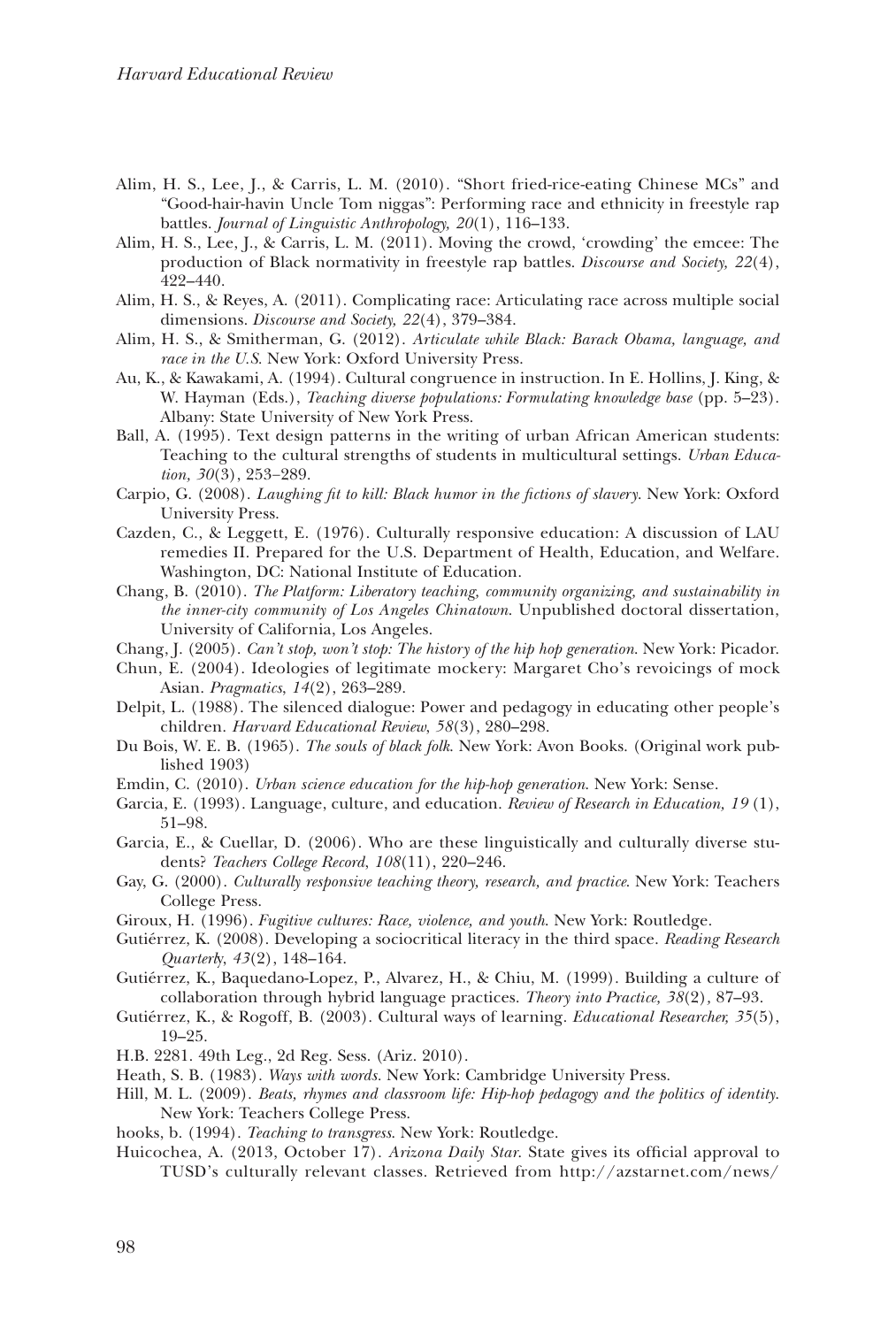local/education/state-gives-its-official-approval-to-tusd-s-culturally-relevant/ article\_6fbb7d53-c464-583c-be7e-b4f3fbaaad62.html

- Irizarry, J. (2007). Ethnic and urban intersections in the classroom: Latino students, hybrid identities, and culturally responsive pedagogy. *Multicultural Perspectives*, *9*(3), 21–28.
- Irizarry, J. (2011). *The Latinization of U.S. schools: Successful teaching and learning in shifting cultural contexts.* Boulder, CO: Paradigm.
- Jacob, E., & Jordan, C. (1987). Moving to dialogue. *Anthropology and Education Quarterly*, *18*(1), 259–261.
- Kane, B. D. (1988). *Long live the Kane*. New York: Cold Chillin' Records.
- Kinloch, V. (2010). *Harlem on our minds: Place, race, and the literacies of urban youth.* New York: Teachers College Press.
- Kirkland, D. (2013). *A search past silence: The literacy of young Black men.* New York: Teachers College Press.
- Labov, W. (1972). *Language in the inner city*. Philadelphia: University of Pennsylvania Press.
- Ladson-Billings, G. (1994). *The dreamkeepers: Successful teachers of African American children*. San Francisco: Jossey-Bass.
- Ladson-Billings, G. (1995). Toward a theory of culturally relevant pedagogy. *American Educational Research Journal*, *32*(3), 465−491.
- *Lau v. Nichols*, 414 U.S. 563 (1974).
- Lee, C. D. (1995). A culturally based cognitive apprenticeship: Teaching African American high school students skills in literary interpretation. *Reading Research Quarterly, 30*(4), 608−630.
- Lee, S. (2005). *Up against Whiteness: Race, school, and immigrant youth.* New York: Teachers College Press.
- Leonardo, Z. (2009). *Race frameworks: A multidimensional theory of racism and education*. New York: Teachers College Press.
- Lomawaima, K. T., & McCarty, T. L. (2006). *To remain an Indian: Lessons in democracy from a century of Native American education*. New York: Teachers College Press.
- Low, B. E. (2011). *Slam school: Learning through conflict in the hip-hop and spoken word classroom*. Palo Alto, CA: Stanford University Press.
- Martínez, D. C. (2012). *Expanding linguistic repertoires: An ethnography of Black and Latina/o youth communication in urban English language arts classrooms.* Unpublished doctoral dissertation, University of California, Los Angeles.
- McCarty, T. L., & Lee, T. (2014). Critical culturally sustaining/revitalizing pedagogy and Indigenous education sovereignty. *Harvard Educational Review, 84*(1), 101–124.
- McCarty, T. L., & Zepeda, O. (1995). Indigenous language education and literacy: Introduction to the theme issue. *Bilingual Research Journal, 19*(1), 1–4.
- *MLK Elementary Sch. Children v. Ann Arbor School Dist.,* 473 F.Supp. 1371 (E.D. Mich.1979).
- Moll, L. (1992). Literacy research in community and classrooms: A sociocultural approach. In R. Beach, J. L. Green, M. L. Kamil, & T. Shanahan (Eds.), *Multidisciplinary perspectives in literacy research* (pp. 211–244). Urbana, IL: National Conference on Research in English and National Council of Teachers of English.
- Moll, L., & González, N. (1994). Lessons from research with language minority children. *Journal of Reading Behavior, 26*(4), 23–41.
- Morrison, T. (1998, March). From an interview on *Charlie Rose*. Public Broadcasting Service. Retrieved from http://www.youtube.com/watch?v=F4vIGvKpT1c
- Neal, M. A. (2006). *New Black man.* New York: Routledge.
- Nieto, S. (1992). *Affirming diversity: The sociopolitical context of multicultural education.* New York: Longman.
- O'Connor, B., & Brown, G. (2014). Just keep on expanding outwards: Embodied space as cultural critique in the life and work of a Navajo Hip Hop artist. In L. Wyman, T.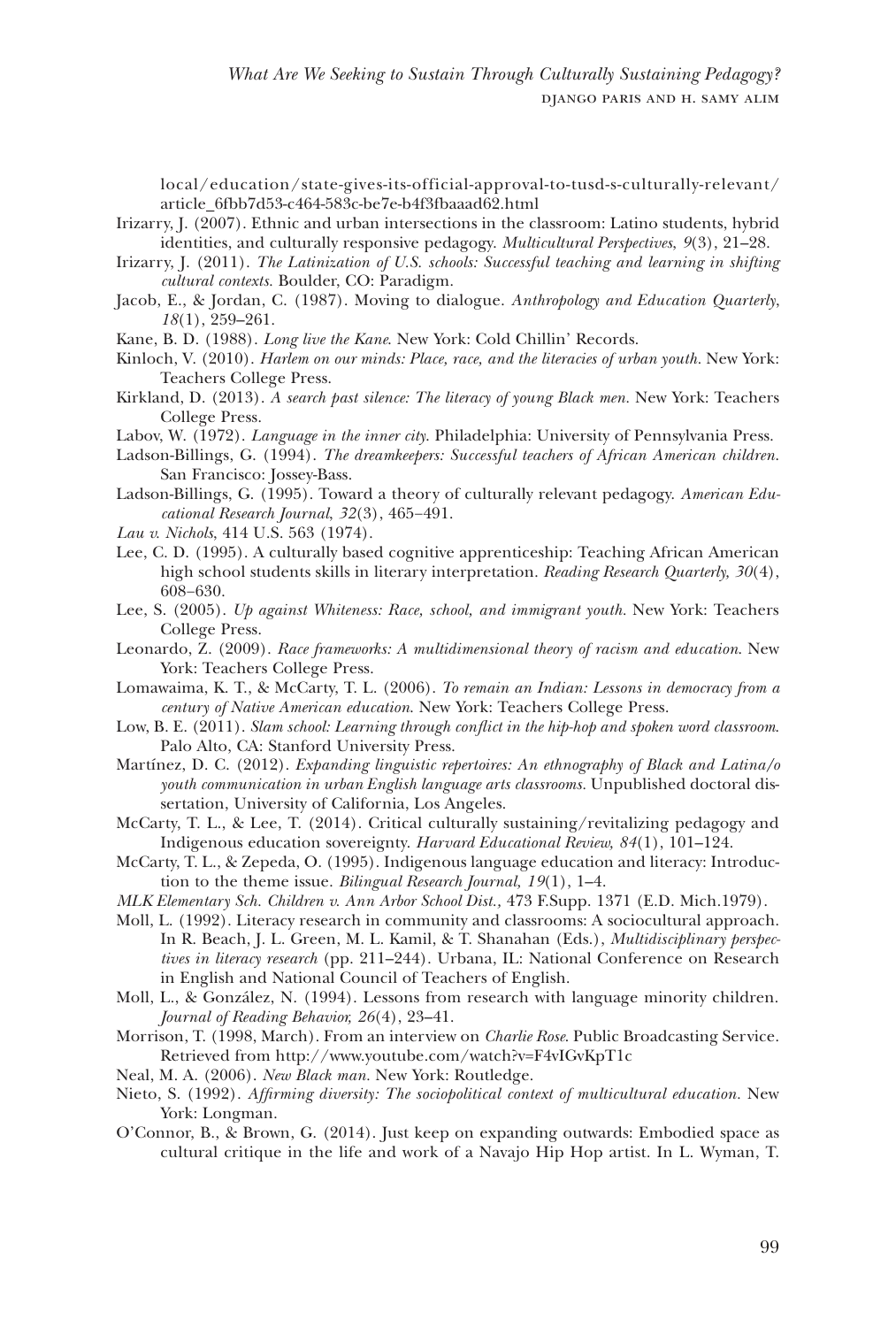McCarty, and S. Nicholas (Eds.), *Indigenous youth and multilingualism*: *Language identity, ideology, and practice in dynamic cultural worlds*. New York: Routledge.

- Paris, D. (2009). "They're in my culture, they speak the same way": African American language in multiethnic high schools. *Harvard Educational Review*, *79*(3), 428–447.
- Paris, D. (2011). *Language across difference: Ethnicity, communication, and youth identities in changing urban schools*. Cambridge, UK: Cambridge University Press.
- Paris, D. (2012). Culturally sustaining pedagogy: A needed change in stance, terminology, and practice. *Educational Researcher, 41*(3), 93–97.
- Pennycook, A. (2007). *Global Englishes and transcultural flows*. New York: Routledge.
- Perry, I. (2004). *Prophets of the hood: Politics and poetics in Hip Hop*. Durham, NC: Duke University Press.
- Petchauer, E., & Hill, M. L. (Eds.). (2013). *Schooling hip-hop: Expanding hip-hop based education across the curriculum*. New York: Teachers College Press.
- Robbins, T. (2013, July 24). *National Public Radio*. Tucson revives Mexican-American studies program. Retrieved from http://www.npr.org/blogs/codeswitch /2013/07/24/205058168/Tucson-Revives-Mexican-American-Studies-Program
- Rolón-Dow, C. (2005). Critical care: A color(full) analysis of care narratives in the schooling experiences of Puerto Rican girls. *American Educational Research Journal*, *42*(1), 77–111.
- Romero, M. E. (1994). Identifying giftedness among Keresan Pueblo Indians: The Keres Study. *Journal of American Indian Education, 34*(1)*,* 1–16.
- Rose, T. (1994). *Black noise: Rap music and Black culture in contemporary America*. Middletown, CT: Wesleyan University Press.
- Santos, A. (2007, February 7). A long struggle for equality in schools. *New York Times*. Retrieved from http://www.nytimes.com/2013/02/08/education/tucson-school-districtstruggles-for-equality.html?  $r=0$
- Smelser, N., Wilson, J., & Mitchell, F. (Eds.). (2001). *American becoming: Racial trends and their consequences*. Washington, DC: National Academies Press.
- Smitherman, G. (1977). *Talkin and testifyin*. Detroit: Wayne State University Press.
- Smitherman, G. (Ed.). (1981). *Black English and the education of Black children and youth.* Detroit: Wayne State University Press.
- Tuck, E., & Yang, K. W. (2014). R-words: Refusing research. In D. Paris & M. T. Winn (Eds.), *Humanizing research: Decolonizing qualitative inquiry for youth and communities* (pp. 223– 247). Thousand Oaks, CA: Sage.
- Valdés, G. (1996). *Con respeto: Bridging the distances between culturally diverse families and schools*. New York: Teachers College Press.
- Wang, H. L. (2013, June 13) Census shows continued change in America's racial makeup. *National Public Radio*. Retrieved from: http://www.npr.org/blogs/codeswitch/2013/06 /13/191266414/census-shows-continued-change-in-americas-racial-makeup
- Wyman, L., McCarty, T., & Nicholas, S. (Eds.). (2014). *Indigenous youth and multilingualism*: *Language identity, ideology, and practice in dynamic cultural worlds*. New York: Routledge.

#### *Acknowledgments*

Our thanks to the many educational justice scholars we cite here, especially Gloria Ladson-Billings, for pushing us forward, and Jason Irizarry, Valerie Kinloch, Tiffany Lee, and Terry McCarty, for their important influence on this thinking. We also thank the reviewers and editors, especially Janine de Novais, Adrienne Keene, Ana María Nieto, Eve Ewing, Stephany Cuevas, Celia Gomez, and Matthew Shaw, for their thoughtful suggestions during revision. We alone are responsible for any faults herein.